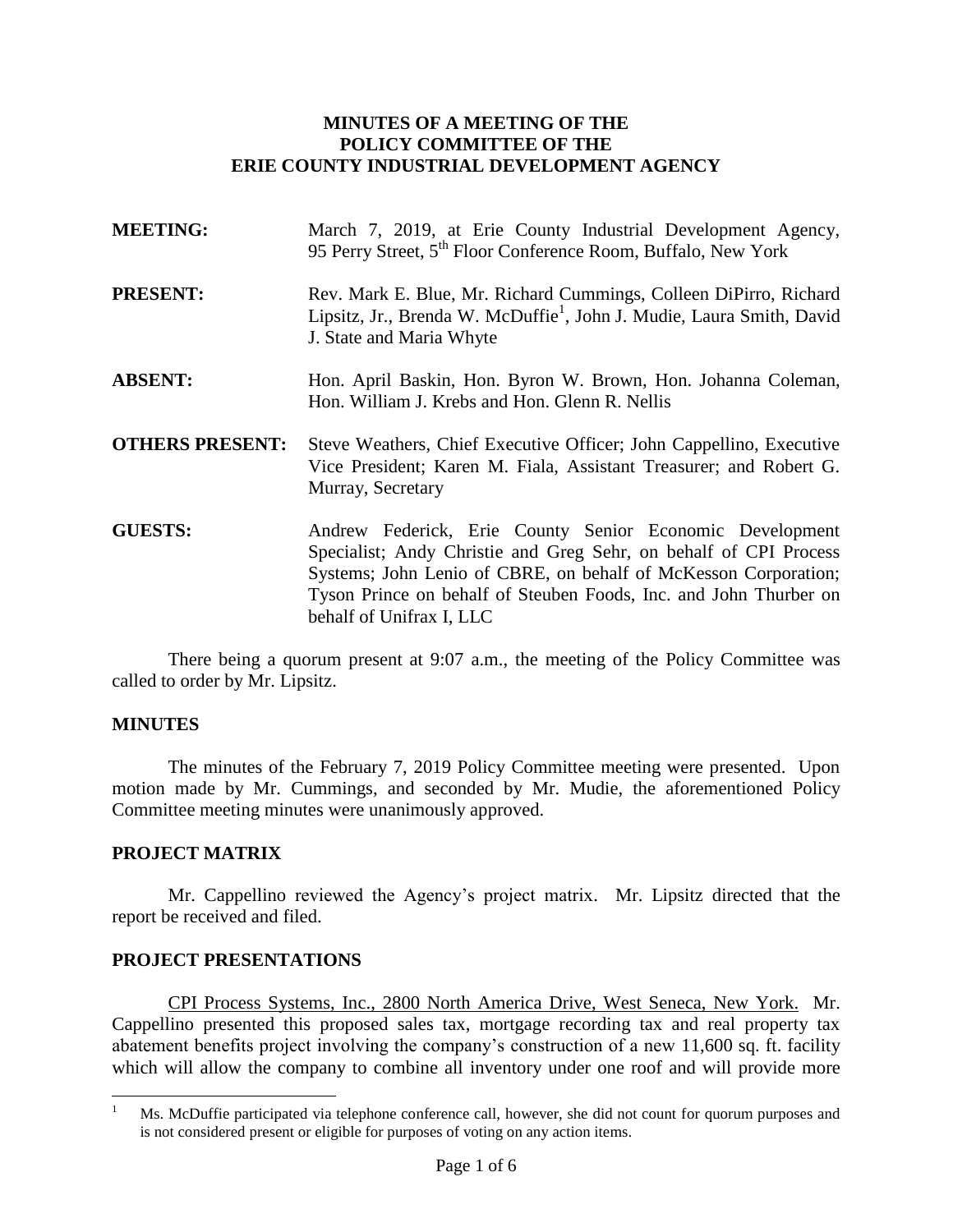room to stage project orders in order to be more responsive to its customers. The company will also be purchasing machinery and equipment.

Mr. Cappellino stated that in exchange for providing the sales and use tax, mortgage recording tax and real property tax abatement benefits, the approval of this project will be conditioned upon adherence to certain material terms and conditions with respect to the potential modification, recapture and/or termination of financial assistance as follows:

| Condition               | Term                       | <b>Recapture Provision</b>                       |
|-------------------------|----------------------------|--------------------------------------------------|
|                         |                            | Investment amount equal to or greater than 85%   |
|                         |                            | of project amount.                               |
|                         |                            | Total Project Amount = $$3,100,000$              |
| <b>Total Investment</b> | At project completion      | $85\% = $2,635,000$                              |
|                         |                            | Maintain Base: 13 FTE                            |
|                         |                            | Create 85% of projected                          |
|                         |                            | Projected $= 2$                                  |
|                         | Coincides with 10-year     | $85\% = 2$                                       |
| Employment              | <b>PILOT</b>               | Recapture Employment $= 15$ FTE                  |
|                         |                            | Adherence to policy including quarterly          |
| Local Labor             | <b>Construction Period</b> | reporting                                        |
| Pay Equity/             | Coincides with 10-year     |                                                  |
| Unpaid Tax              | <b>PILOT</b>               | Adherence to policy                              |
|                         |                            | Recapture of state and local sales tax, mortgage |
| <b>Recapture Period</b> | 10-year PILOT term         | recording tax and real property taxes.           |

## **Draft Recapture Material Terms**

Mr. Cappellino introduced Policy Committee members to Mr. Christie, who spoke on behalf of the company.

At this point in time, Ms. McDuffie joined the meeting via telephone conference.

General discussion ensued.

Mr. Cummings queried as to the company's MBE/WBE efforts. Mr. Christie stated that the company currently employs 4 women, 9 men and noted that their one of their male employees is an honored veteran. Mr. Christie stated that hiring is typically done via word of mouth, and that the Company is open to hiring good workforce people. Mr. Lipsitz stated that the Company can reach out to Agency staff to facilitate minority hiring outreach.

Mr. Blue moved, and Ms. DiPirro seconded to approve of the project as proposed. Mr. Lipsitz called for the vote and the project was then unanimously approved for recommendation to members of the Agency.

McKesson Corporation, 2871 Broadway, Cheektowaga, New York. Mr. Cappellino presented this proposed sales tax benefits project to occur within a Benderson Development project approved by the ECIDA in 2015 for the construction of two spec buildings totaling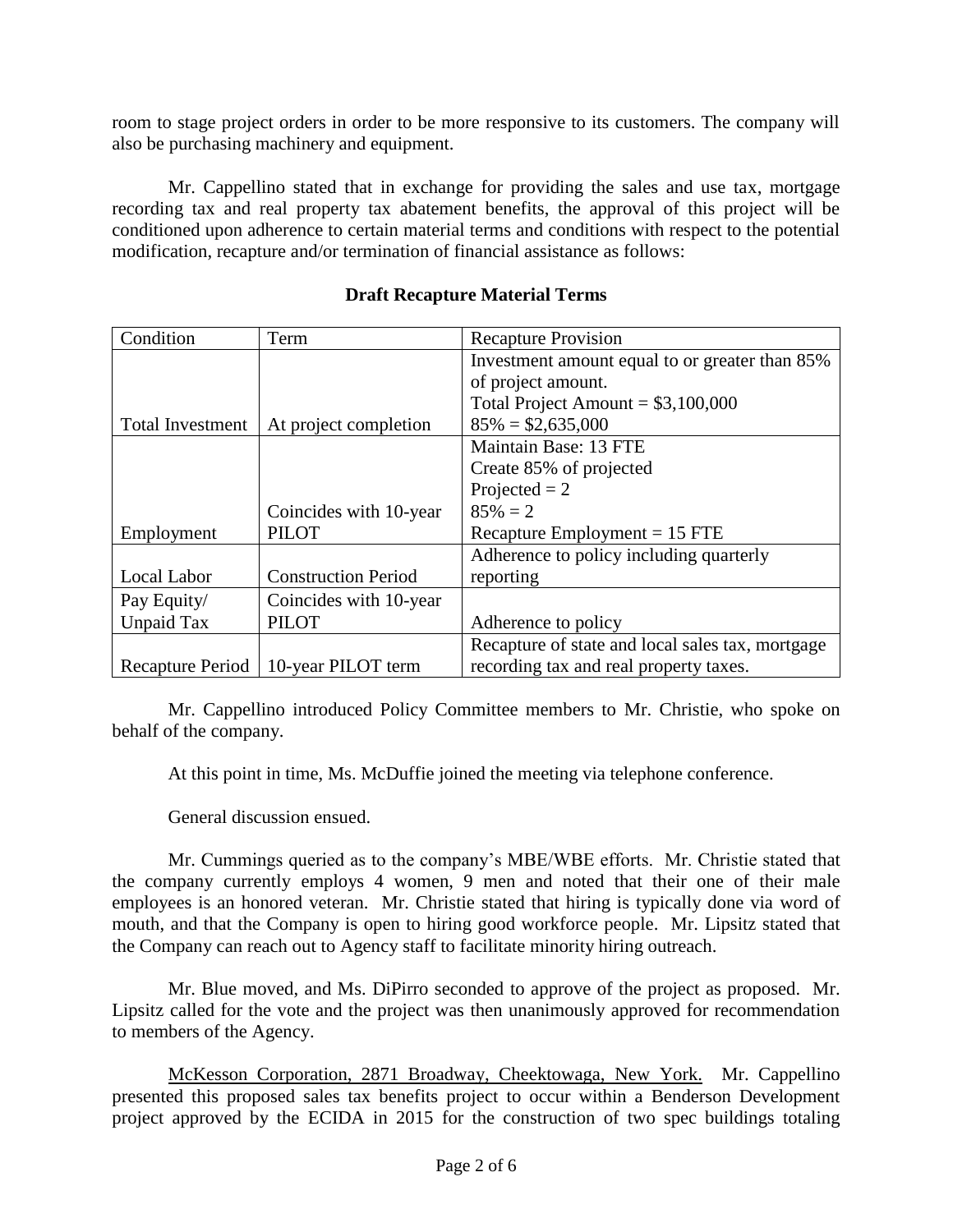100,000 sq. ft. within the Broadway Industrial Park. McKesson will be leasing 45,000 sq. ft. within one of the buildings. The company will be constructing leasehold improvements and purchasing machinery and equipment to create a fulfillment center at the site.

Mr. Cappellino stated that in exchange for providing the sales and use tax benefits, the approval of this project will be conditioned upon adherence to certain material terms and conditions with respect to the potential modification, recapture and/or termination of financial assistance as follows:

| Condition               | Term                       | <b>Recapture Provision</b>                     |
|-------------------------|----------------------------|------------------------------------------------|
|                         |                            | Investment amount equal to or greater than 85% |
|                         |                            | of project amount.                             |
|                         |                            | Total Project Amount = $$16,100,000$           |
| <b>Total Investment</b> | At project completion      | $85\% = $13,685,000$                           |
|                         |                            | Maintain Base: 62 FTE                          |
|                         |                            | Create 85% Projected                           |
|                         |                            | Projected: 13                                  |
|                         | Coincides with             | 85%: 11                                        |
| Employment              | Recapture Period           | Recapture Employment: 73                       |
|                         |                            | Adherence to policy including quarterly        |
| Local Labor             | <b>Construction Period</b> | reporting                                      |
| Pay Equity/             | Coincides with             |                                                |
| <b>Unpaid Tax</b>       | Recapture Period           | Adherence to policy                            |
|                         | 2 years after project      |                                                |
| Recapture Period        | completion                 | Recapture of state and local sales tax         |

## **Draft Recapture Material Terms**

Mr. Lenio spoke on behalf of the Company.

Mr. Blue queried regarding diversity of workforce. Mr. Lenio stated that the Company has a diverse workforce but did not have any figures.

Ms. Smith noted that the Company was solicited by Indiana and expressed enthusiasm that the Company has chosen to stay and grow here in Cheektowaga.

Ms. DiPirro spoke in favor of project and thanked the Company for determining to stay and grown locally.

Mr. Cummings queried about company's MBE hiring process. Mr. Lenio responded by speaking about the Company's efforts used to attract employees.

Mr. State moved and Ms. Smith seconded to approve of the project as proposed.

Ms. Whyte then stated that Erie County is involved in a lawsuit against the Company so, as Deputy County Executive, she will recuse from participating in the discussion and abstain from voting.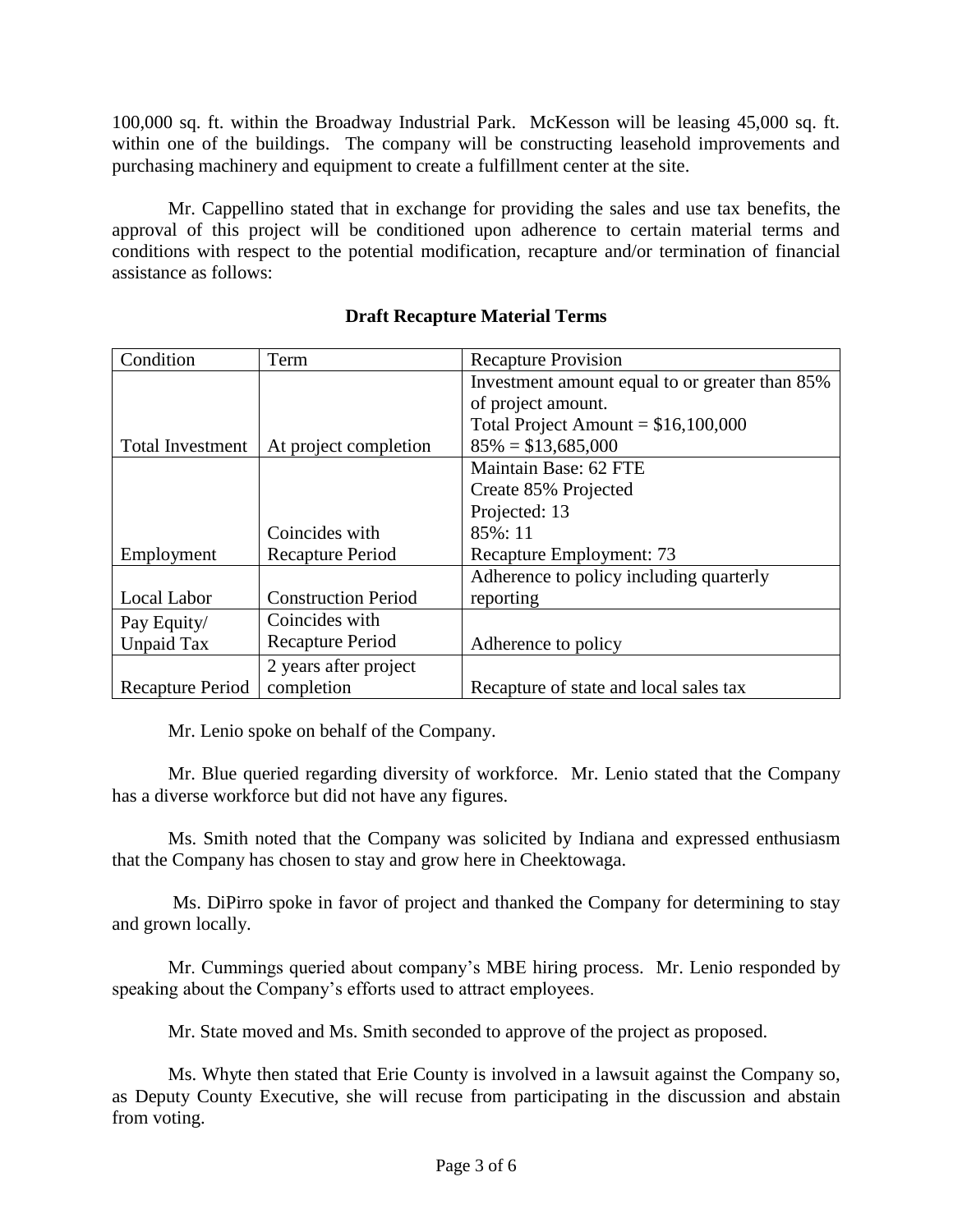Mr. Lipsitz called for the vote and 7 members voted in favor of the project as proposed, and 1 member abstained. Because the committee requires that 8 votes be cast to take action, Mr. Lipsitz noted that the project would be submitted to the Agency's board of directors without a recommendation from the Policy Committee because the required number of 8 affirmative votes was not obtained.

Steuben Foods, Inc., 1150 Maple Road, Elma, New York. Mr. Cappellino presented this proposed sales tax and real property tax abatement benefits project consisting of the expansion of Steuben's warehouse along with equipment purchases to improve its production capabilities. The expansion includes the construction of an 82,500 sq. ft. facility to improve production flow as demand for finished product continues to expand. The project also includes the purchase, installation and implementation of certain machinery and equipment.

Mr. Cappellino stated that in exchange for providing sales and use tax and real property tax abatement benefits, the approval of this project will be conditioned upon adherence to certain material terms and conditions with respect to the potential modification, recapture and/or termination of financial assistance as follows:

| Condition        | Term                       | <b>Recapture Provision</b>                      |
|------------------|----------------------------|-------------------------------------------------|
|                  |                            | Investment amount equal to or greater than 85%  |
|                  |                            | of project amount.                              |
|                  |                            | Total Project Amount = $$16,854,183$            |
| Total Investment | At project completion      | $85\% = $14,326,055$                            |
|                  |                            | Maintain Base: 564 FTE                          |
|                  |                            | Create 85% Projected                            |
|                  |                            | Projected: 27                                   |
|                  | Coincides with 10-Year     | 85%: 23                                         |
| Employment       | <b>PILOT</b>               | Recapture Employment: 587                       |
|                  |                            | Adherence to policy including quarterly         |
| Local Labor      | <b>Construction Period</b> | reporting                                       |
| Pay Equity/      | Coincides with 10-Year     |                                                 |
| Unpaid Tax       | <b>PILOT</b>               | Adherence to policy                             |
|                  |                            | Recapture of state and local sales tax and real |
| Recapture Period | PILOT Term                 | property taxes                                  |

# **Draft Recapture Material Terms**

Ms. Whyte spoke in favor of the project.

Mr. Blue asked about public transportation and NFTA bus service. Mr. Prince, on behalf of Company, said that the closest bus station is about a 10 minute walk from the facility. Mr. Blue asked if City of Buffalo residents are employed by the Company. Mr. Prince responded in the affirmative.

Mr. Lipsitz queried as to how the Company recruits new employees. Mr. Prince stated that the Company utilizes the Department of Labor website, on-line postings and job fairs.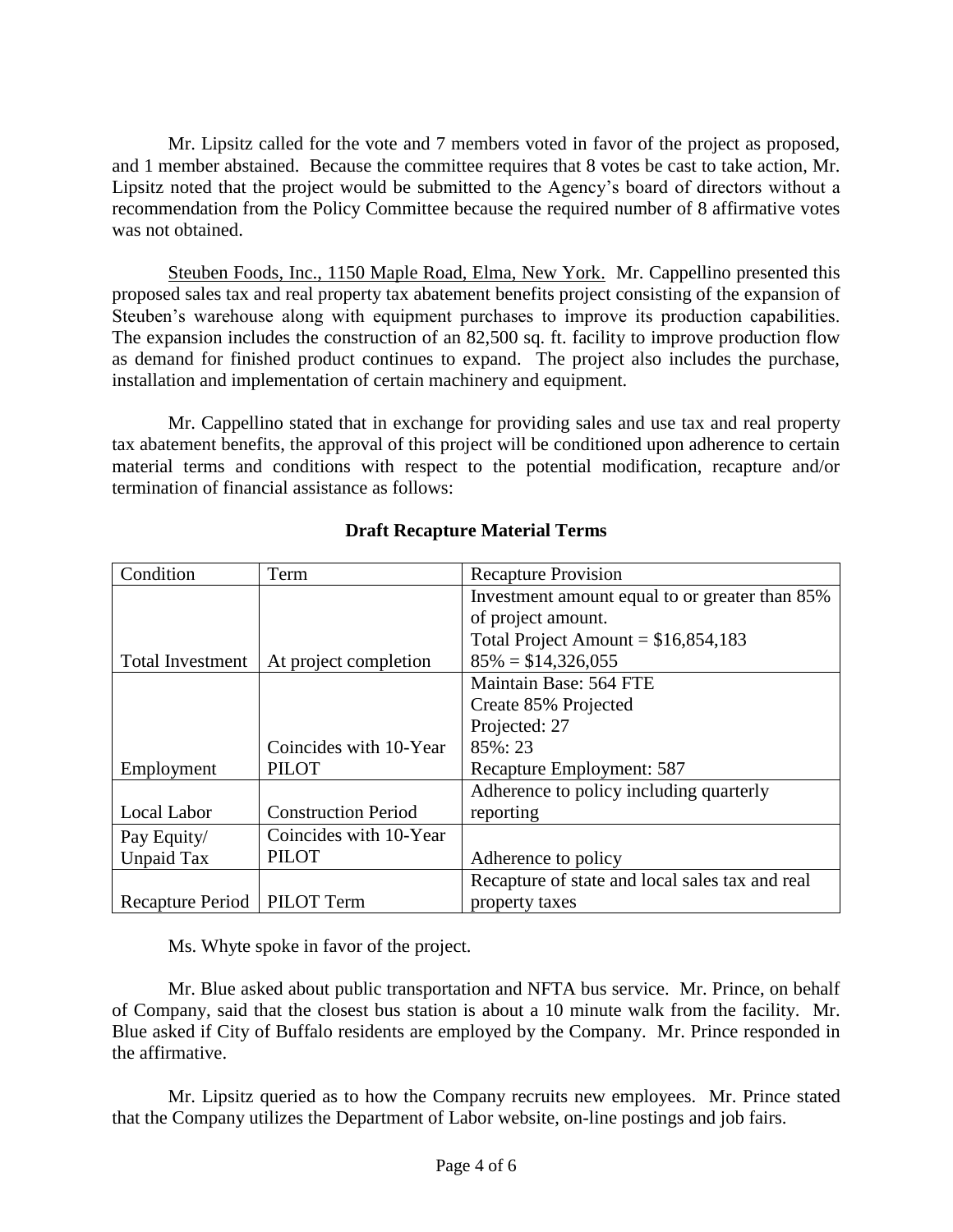Mr. Lipsitz emphasized the desire to have employers improve diversity hiring efforts.

Mr. State informed Steuben as to how the NFTA can assist in establishing a bus stop closer to the Company's facility.

Ms. DiPirro then moved and Mr. Blue seconded to approve of the project as proposed. Mr. Lipsitz called for the vote and the project was then unanimously approved for recommendation to members of the Agency.

Unifrax 1, LLC, 55 Pirson Parkway, North Youngmann Commerce Center Business Park, Tonawanda, New York. Mr. Cappellino presented this proposed sales tax, mortgage recording tax and real property tax abatement benefits project involving the construction of an additional 90,000 sq. ft. of manufacturing space along with the purchase of production machinery and equipment.

Mr. Cappellino stated that in exchange for providing sales and use tax, mortgage recording tax and real property tax abatement benefits, the approval of this project will be conditioned upon adherence to certain material terms and conditions with respect to potential modification, termination and/or recapture of financial assistance as follows:

| Condition               | Term                       | <b>Recapture Provision</b>                       |
|-------------------------|----------------------------|--------------------------------------------------|
|                         |                            | Investment amount equal to or greater than 85%   |
|                         |                            | of project amount.                               |
|                         |                            | Total Project Amount = $$36,000,000$             |
| <b>Total Investment</b> | At project completion      | $85\% = $30,600,000$                             |
|                         |                            | <b>Maintain Base: 27</b>                         |
|                         |                            | Create 85% Projected                             |
|                         |                            | Projected: 10                                    |
|                         | Coincides with 7-Year      | $85\%:8$                                         |
| Employment              | <b>PILOT</b>               | Recapture Employment: 35                         |
|                         |                            | Adherence to policy including quarterly          |
| Local Labor             | <b>Construction Period</b> | reporting                                        |
|                         | Coincides with 7-Year      |                                                  |
| Pay Equity              | <b>PILOT</b>               | Adherence to policy                              |
|                         | Coincides with 7-Year      |                                                  |
| Unpaid Tax              | <b>PILOT</b>               | Adherence to policy                              |
|                         | Coincides with 7-Year      | Recapture of state and local sales tax, mortgage |
| <b>Recapture Period</b> | <b>PILOT</b>               | recording tax and real property taxes            |

# **Draft Recapture Material Terms**

Mr. Thurber spoke on behalf of the company.

Mr. Blue complimented the company on its growth, hiring and continued commitment to Erie County.